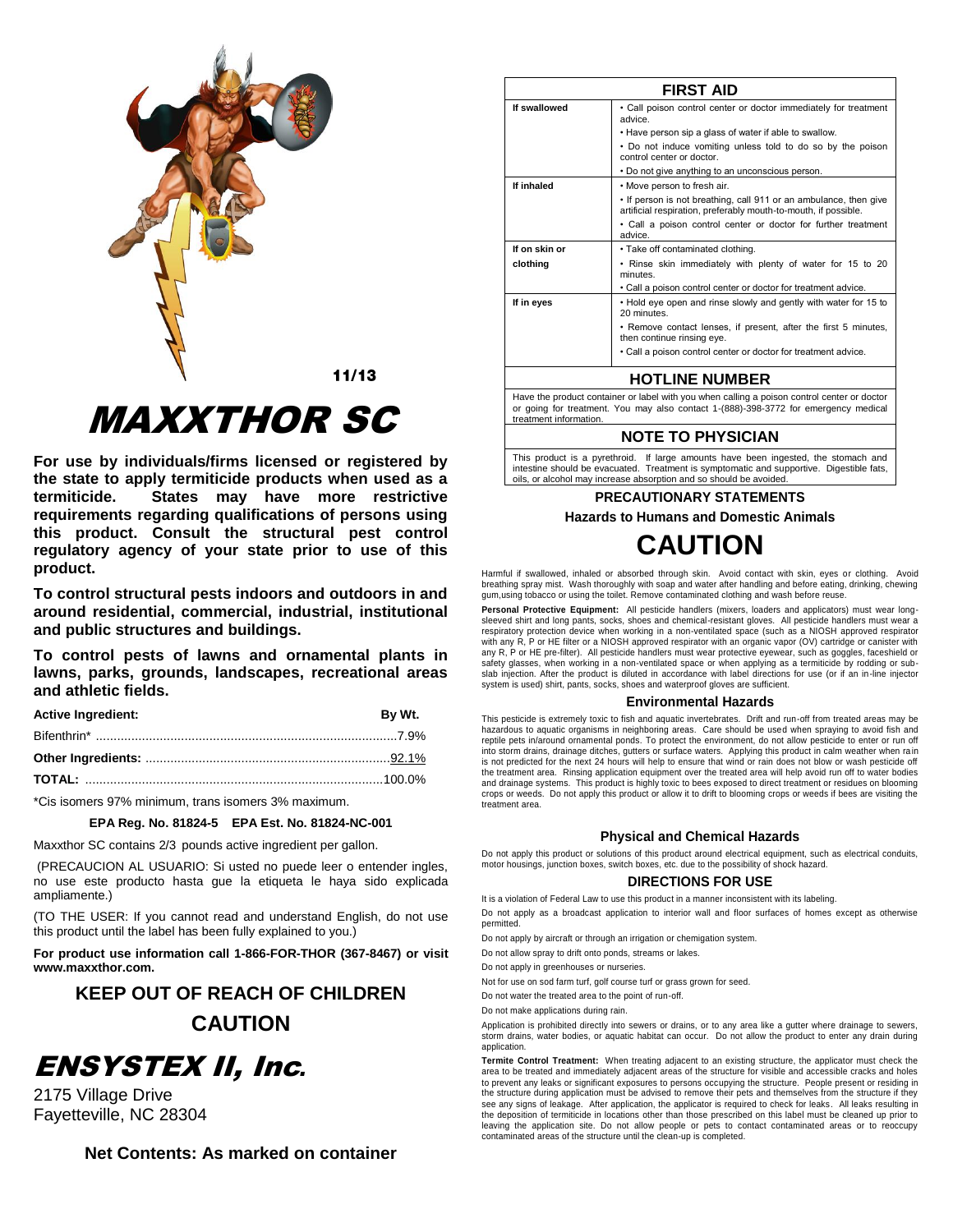#### **Additional Application Restrictions for Pre-Construction Termiticide Applications:**

The treatment site must be covered prior to a rain event in order to prevent run-off of the pesticide into non-target areas.

The applicator must either cover the soil him/herself or provide written notification of the above requirement to the contractor on site and to the person commissioning the application (if different from the contractor). If notice is provided to the contractor or the person commissioning the application, then they are responsible under FIFRA to ensure that 1) if the concrete slab cannot be poured over the treated soil within 24 hours of application the treated soil is covered with a waterproof covering (such as polyethylene sheeting), and 2) the treated soil is covered if precipitation is predicted to occur before the concrete slab is scheduled to be poured.

Do not treat soil that is water-saturated or frozen.

Do not treat when raining.

Do not allow treatment to run off from the target area.

Do not apply within 10 feet of storm drains. Do not apply within 25 feet of aquatic habitats (such as, but not limited to, lakes; reservoirs; rivers; permanent streams; marshes or ponds; estuaries; and commer cial fish farm ponds).

Do not make on-grade applications when sustained wind sweeps are above 10 mph (at application site) at nozzle end height.

#### **Additional Application Restrictions for Residential Outdoor Surface and Space Sprays:**

All outdoor applications must be limited to spot or crack-and-crevice treatments only, except for the following permitted uses if allowed elsewhere on this label:

(1) Applications to soil or vegetation, as listed on this label, around structures;

(2) Applications to lawns, turf, and other vegetation as listed on this label;

(3) Applications to side of a building up to a maximum height of 3 feet above grade;

(4) Applications to underside of eaves, soffits, doors or windows permanently protected from rainfall by a covering, awning. Or other structure;

(5) Applications around potential entry points into buildings, when limited to a surface band not to exceed on inch in width;

(6) Applications made through the use of a coarse, low pressure spray to only those portions of surfaces that are directly above bare soil, lawn, turf, mulch or other vegetation, as listed on this label,<br>and not over impervious surface, drainage or other condition that could result in runoff into storm drains, drainage ditches, gutters, or surface waters, in order to control occasional invaders or aggregating pests.

Other than applications to building foundations, all outdoor applications to impervious surfaces such as sidewalks, driveways, patios, porches and structural surfaces (such as windows, doors and eaves) are limited to spot and crack-and-crevice applications only.

Application is prohibited directly into sewers or drains, or to any area like a gutter where drainage to sewers, storm drains, water bodies, or aquatic habitat can occur. Do not allow the product to enter any drain during or after application.

# **STORAGE AND DISPOSAL**

Do not contaminate water, food or feed by storage or disposal.

**Pesticide Storage:** Keep out of reach of children and animals. Store in original containers only. Store in a cool, dry place and avoid excess heat. Handle and open container in a manner so as to prevent spillage. Do not put concentrate or dilute material into food or drink containers.

**Pesticide Disposal:** Pesticide wastes are toxic. Improper disposal of excess pesticide, spray mixture or rinsate is a violation of Federal Law. If these wastes cannot be disposed of by use according to label directions, contact your State Pesticide or Environmental Control Agency, or the Hazardous Waste representative at the nearest EPA Regional Office for guidance.

**Container Disposal:** Nonrefillable container. Do not reuse or refill this container. Triple rinse container (or equivalent) promptly after emptying.

Nonrefilable containers less than or equal to 5 gallons: Triple rinse as follows: Empty the remaining contents into application equipment or a mix tank and drain for 10 seconds after the flow begins to drip. Fill the container 1/4 full with water and recap. Shake for 10 seconds. Pour rinsate into application equipment or a mix tank or store rinsate for later use or disposal. Drain for 10 seconds after the flow begins to drip. Repeat this procedure two more times. Then offer for recycling if available or puncture and dispose of in a sanitary landfill, or by incineration, or, if allowed by state and local authorities, by burning. If burned, stay out of smoke.

Nonrefillable containers greater than 5 gallons: Triple rinse as follows: Empty the remaining contents into application equipment or a mix tank. Fill the container 1/4 full with water. Replace and tighten closures. Tip the container on its side and roll it back and forth, ensuring at least one complete revolution, for 30 seconds. Stand the container on its end and tip it back and forth several times. Turn the container over on to its other end and tip it back and forth several times. Empty the rinsate into application equipment or a mix tank or store rinsate for later use or disposal. Repeat this procedure two more times. Then offer for recycling if available or puncture and dispose of in a sanitary landfill, or by incineration, or, if allowed by state and local authorities, by burning. If burned, stay out of smoke.

**In Case of Spill:** Confine it, avoid contact, isolate area and keep animals and unprotected persons away. Form dike around spill area and/or absorb spill with absorbent materials, such as sand, cat litter or clay. Place damaged package in a holding container and identify contents. Contact Ensystex II at 1-888-398-3772 for any assistance.

#### **Tip and Measure Container Dispensing Directions**

1. Remove the cap from the measuring chamber and remove seal over container opening.

- 2. Replace the cap securely.
- 3. Tip the container until the measuring chamber contains the desired amount of product.
- 4. Return container to its level position.
- 5. Remove the cap from the measuring chamber and pour product into the application equipment.
- 6. Replace cap securely.

# **APPLICATION FOR CONTROL OF SUBTERRANEAN TERMITES General**

Maxxthor SC, in the form of a dilute insecticidal solution, prevents and controls subterranean termite infestations in and around structures and other items by creating a continuous chemically treated zone (horizontal and/or vertical as needed) between the wood and other cellulose material in the structure and termite colonies in the soil. In order to establish a barrier between the wood in the structure and the termites in the soil, adequately disperse the solution of this product in the soil. Maxxthor SC can also used to directly treat termite infested wood, however such treatments should be considered to be supplementary to, and not a replacement for, soil based applications of this product.

To effectively control termites with this product, the service technician should be familiar with current termite control practices including trenching, rodding, sub-slab and void injection, soil surface fan spraying, excavated soil treatment and brush, spray and injection applications to wood. Correct use of these techniques is necessary to effectively control infestations by subterranean termites such as *Coptotermes, Heterotermes, Reticulitermes* and *Zootermopsis.* The service technician should consider the biology and behavior of the termite specie(s) to be controlled to determine which control practices to use.

Treatment standards and procedures for subterranean termite control may vary due to regulations, water table level, structure design, soil types, construction practices and other factors. For advice concerning current control practices with respect to specific local conditions, consult resources in structural pest control and state cooperative extension and regulatory agencies. Follow all federal, state and local regulations and treatment<br>standards for protection of a structure from subterranean termites.

Effective termite control may also include mechanical alteration of the structure. Elimination of leaks or points of moisture accumulation within or on the exterior of the structure that result in an increase in the moisture content of wooden structural components is advised. Removal of non-essential cellulose containing materials that are in contact with the ground under or around the structure can reduce termite foraging in the area. When untreated wooden parts of the structure touch the ground and such contact cannot be broken, creating a barrier between the soil and such components using a solution of the product may protect the components and the structure against termite attack.

Maxxthor SC is labeled for use against subterranean termites as a 0.06% - 0.12% solution in water, however the 0.06% finished solution should be used for typical control situations. When difficult or problem soils or construction types are encountered, it may be necessary to use 0.12% Maxxthor SC mixed in reduced volumes of water. All treatment directions contained in this label may not be necessary to provide adequate protection against termites.

Avoid contamination of water supplies due to backflow under reduced water system pressure by using anti-backflow equipment or procedures to prevent siphoning of any solution back into a water supply. Do not contaminate cisterns or wells. Do not treat soil that is water saturated or frozen. Do not treat while precipitation is occurring. Do not apply solution to an area or site if the soil at the area or site is in such a state or condition that runoff or movement of the solution from the treated area or site is likely to occur. Consult state and local specifications for recommended distances of wells from treated areas, or if such regulations do not exist, refer to Federal Housing Administration Specifications (H.U.D.) for guidance.

For the purposes of this label and its directions, crawl spaces are to be considered to be inside of the structure.

#### **Mixing Directions For Maxxthor SC For Use As A Termiticide**

Mix Maxxthor SC for use as a termiticide in the following manner:

1. Fill tank 1/4 to 1/3 full.

2. Start pump to begin by-pass agitation and place end of treating tool in tank to allow circulation through hose. 3. Add appropriate amount of Maxxthor SC.

4. Add remaining amount of water.

5. Let pump run and allow recirculation through the hose for 2 to 3 minutes.

Maxxthor SC may also be mixed into full tanks of water, but substantial agitation is required to ensure uniformity of the solution.

#### **Dilution of Maxxthor SC for Use as a Termiticide**

For termite control, use rates for Maxxthor SC are expressed and the solution is mixed according to the percentage (%) concentration it forms when mixed in water. Use the mixing table or alternately the formulas below to determine the amount of Maxxthor SC to add to any quantity of water

To prepare a 0.06% water solution, ready to use, dilute 3 quarts of Maxxthor SC with 99.25 gallons of water. To prepare a 0.12% water solution, ready to use, dilute 6 quarts of Maxxthor SC with 98.5 gallons of water.

| Mixing Table for Maxxthor SC for Use as a Termiticide      |                                                             |                                           |                                            |  |
|------------------------------------------------------------|-------------------------------------------------------------|-------------------------------------------|--------------------------------------------|--|
| <b>Solution Percentage</b><br><b>Concentration Desired</b> | Gallons of<br>Finished<br><b>Solution</b><br><b>Desired</b> | Amount of<br><b>Maxxthor SC to</b><br>add | Water to mix<br>with<br><b>Maxxthor SC</b> |  |
| 0.06%                                                      |                                                             | 1 oz                                      | 127 oz.                                    |  |
|                                                            | 5                                                           | 5 oz                                      | 4.9 gal.                                   |  |
|                                                            | 25                                                          | 25 oz.                                    | 24.8 gal.                                  |  |
|                                                            | 50                                                          | 1 gt.+16 oz.                              | 49.6 gal.                                  |  |
|                                                            | 100                                                         | 3 qt                                      | 99.25 gal.                                 |  |
| $0.12\%$ *                                                 |                                                             | 2 oz                                      | 126 oz.                                    |  |
|                                                            | 5                                                           | 10 oz                                     | 4.9 gal.                                   |  |
|                                                            | 25                                                          | 1 gt.+18 oz.                              | 24.6 gal.                                  |  |
|                                                            | 50                                                          | 3 qt.                                     | 49.2 gal.                                  |  |
|                                                            | 100                                                         | 6 qt                                      | 98.5 gal.                                  |  |

\*Only use the 0.12% rate in accordance with the *Adjustments to Application Volume* section. May also be used in accordance with the *FOAM APPLICATION* and *APPLICATIONS TO PROTECT UNDERGROUND ITEMS FROM TERMITE ATTACK* sections.

#### **Calculating an Amount of Maxxthor SC to Mix**

To mix any amount of Isothor SC for termite control, determine:

A = Units of water into which the Maxxthor SC will be mixed. Express any partial units as decimal fractions (1/2 = .5). Any unit of measure, such as gallons or quarts, can be used for A. Answers to equations below are in same units as A.

Maxxthor SC to add to A for  $0.06\% = A / 132.3$ 

Maxxthor SC to add to A for  $0.12\% = A / 65.7$ 

To convert gallons to fluid ounces, multiply number of gallons X 128

128 fluid ounces = 16 cups =  $8$  pints =  $4$  quarts =  $1$  gallon

32 fluid ounces = 1 quart

#### **Application Volume**

To provide maximum control and protection against termite infestation, apply the specified volume of the finished water solution containing the specified amount of Maxxthor SC as set out below or as otherwise directed in this label.

**Prescribed Horizontal Barrier Rate:** Unless otherwise directed, horizontal barriers are created by applying a 0.06% solution at a rate of one gallon of solution per 10 square feet. (One gallon of 0.06% solution contains 1.0 fluid ounce of Maxxthor SC.)

**Prescribed Vertical Barrier Rate:** Unless otherwise directed, vertical barriers are created by applying a 0.06%<br>solution at a rate of four gallons of solution per 10 linear feet per foot of depth. (Four gallons of 0.06% s contains 4.0 fluid ounces of Maxxthor SC.)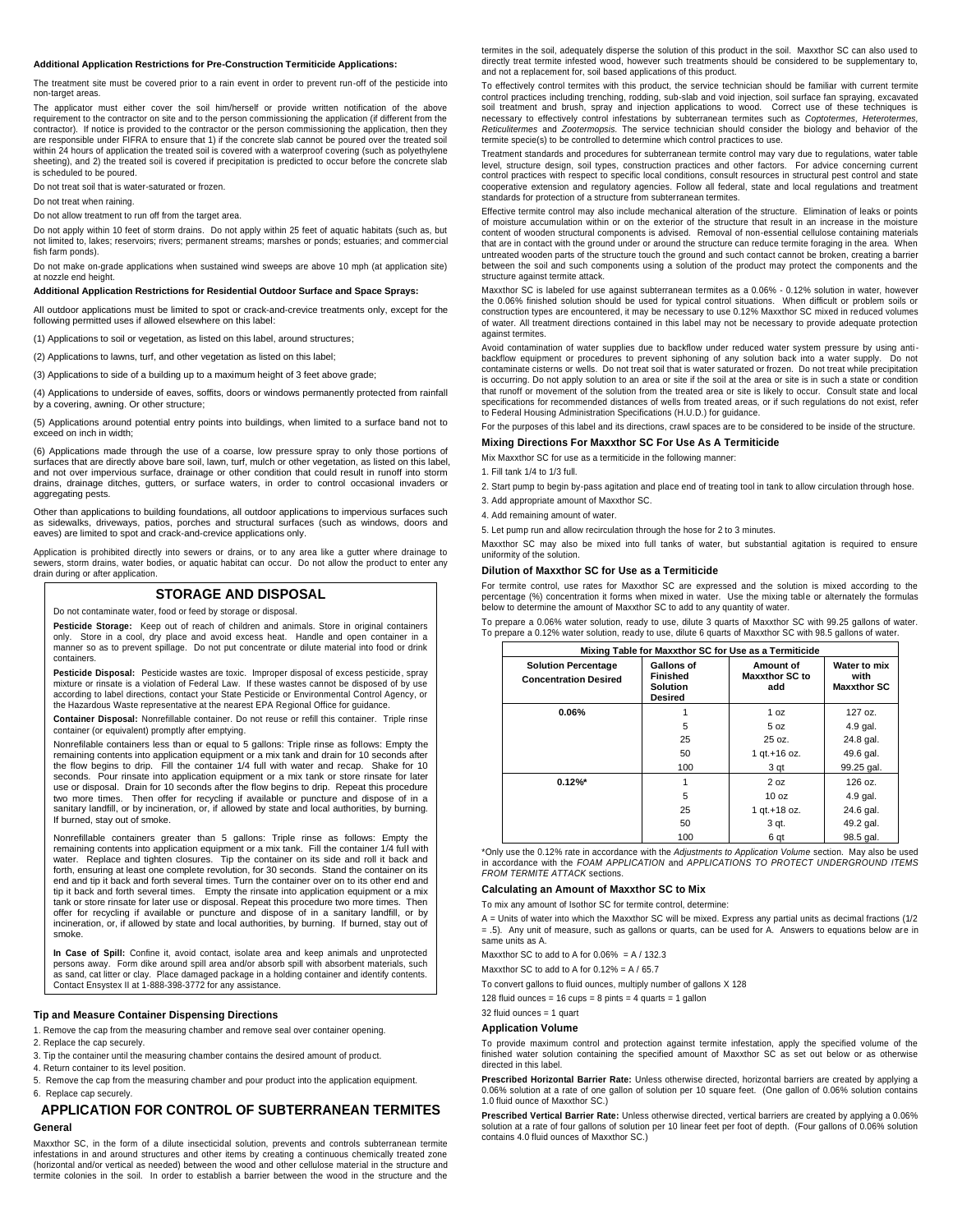# **Adjustments to Application Volume**

If soil will not accept the labeled application volumes, the volume may be reduced provided there is a corresponding increase in concentration so that the amount of active ingredient applied to the soil remains the same.

Note: Large reductions of application volume reduce the likelihood of obtaining a continuous barrier. Variance is allowed when volume and concentration are consistent with label directed rates and a continuous barrier can still be achieved. When volume is reduced, the spacing of holes created for sub slab injection and soil rodding may need to be reduced to account for decreased dispersion of the solution in the soil.

For example, adjust the amount of solution applied to deliver a horizontal barrier of 10 square feet from gallon to as low as 0.5 gallons and as high as 2 gallons while maintaining the amount of Maxxthor SC (1 fluid ounce) applied per 10 square feet.

For example, adjust the amount of solution applied to deliver a vertical barrier 10 feet long by one foot deep from 4 gallons to as low as 2 gallons and as high as 8 gallons while maintaining the amount of Maxxthor SC (4 fluid ounces) applied per 10 linear feet.

#### **PRE-CONSTRUCTION TREATMENT**

#### **All Structures**

Pre-construction treatment: Do not apply at a lower dosage and/or concentration than specified on this label for applications prior to the installation of the finished grade.

Prior to each application, applicators must notify the general contractor, construction superintendent, or similar responsible party, of the intended termiticide application and intended sites of application and instruct the responsible person to notify construction workers and other individuals to leave the area to be treated during application and until the termiticide is absorbed into the soil.

Effective control of subterranean termites can be accomplished during construction by using a 0.06% solution of Maxxthor SC to establish vertical and/or horizontal barriers between the structure and the soil as directed. To meet current termite proofing requirements, follow the procedures in the latest edition of the Housing and Urban Development Minimum Property Standards.

#### **Horizontal Barriers Under Slabs on Ground Including Basements**

Create a horizontal barrier on the entire surface of soil or substrate that will be covered by a slab, including slab floors, garages, carports, basements, porches and entrance platforms by treating the soil or substrate with the solution at the Prescribed Horizontal Barrier Rate.

If the fill under the slab is a coarse material such as washed gravel, make sure that a sufficient enough amount of dilution is applied that the solution reaches the soil beneath the fill.

Apply solution using a coarse spray nozzle. If the slab over the treated area will not be poured on the same day as the application (and there are no foundation walls in place around the treated soil) cover treated soil with a water-proof barrier such as polyethylene sheeting.

#### **Vertical Barriers**

Create a vertical barrier along the inside and outside of foundation walls, around piers, plumbing and utility service entrances and other points of possible future termite access and entry by treating the soil at these points at the Prescribed Vertical Barrier Rate. When trenching and rodding into the trench, or trenching alone, it is important that the solution reaches the top of the footing. Rod holes must be spaced so as to achieve a continuous termiticidal barrier, but they should in no case be more than 12 inches apart. Trenches need not be wider than 6 inches. Mix the solution into the soil as it is being replaced in the trench. Care should be taken to avoid washing soil out from around footings thereby undermining the stability of the structure. An inside vertical barrier may not be required for a monolithic slab.

If distance from final grade to top of footing will be less than four feet, it is permissible to wait until final grade is established to apply the vertical barrier. When treating foundations deeper than 4 feet, apply the termiticide as the backfill is being replaced, or if the construction contractor fails to notify the applicator in time to permit this, treat the foundation to a minimum depth of 4 feet after the backfill has been installed. The applicator must trench and rod into the trench or trench along the foundation walls and around pillars and other foundation elements, at the rate prescribed from grade to a minimum depth of 4 feet. When the top of the footing is exposed, the applicator must treat the soil adjacent to the footing to a depth not to exceed the bottom of the footing. However, in no case should a structure be treated below the footing.

### **Hollow Block Foundations and Voids**

Hollow block foundations and voids may be treated at a rate of 2 gallons of solution per 10 linear feet to create a continuous treated zone within the voids at the footing.

# **POST CONSTRUCTION TREATMENT**

#### **All Structures**

Do not apply treatment until the identity and location of all wells, radiant heat pipes, water and sewer lines, electrical conduits and sub-slab heating and air conditioning ducts is established. Caution must be taken to avoid puncturing these elements and/or injecting solution into them. All holes in commonly occupied areas into which material has been applied must be plugged. Plugs must be of a non-cellulose material or covered by an impervious, non-cellulose material.

**Vertical Barrier Depth:** For applications made after the final grade is installed, the applicator must trench and rod into the trench or trench along the foundation walls and around pillars and other foundation elements and treat at the rate prescribed from grade to the top of the footing. When the footing is more than four (4) feet below grade, the applicator must trench and rod into the trench or trench along the foundation walls and treat at the rate prescribed to a minimum depth of four feet. The actual depth of treatment will vary depending on the soil type, degree of compaction, and location of termite activity. When the top of the footing is exposed, the applicator must treat the soil adjacent to the footing to a depth not to exceed the bottom of the footing. However, in no case should a structure be treated below the footing.

#### **Structures Containing Concrete Slabs on Ground (Monolithic/Floating/Supported) including Basements**

To make an application beneath existing slabs, it may be necessary to drill holes in the slab or adjacent foundation and to apply solution. Holes should be spaced such that when treatment is applied through them, a continuous treated zone is applied beneath the slab.

**Vertical Barriers Along Exterior of Foundation Walls:** Trench and rod into the trench or trench along the outside of foundation walls and treat at the Prescribed Vertical Barrier Rate to the depth specified under Vertical Barrier Depth. Where physical obstructions such as concrete walkways adjacent to foundation elements or soil type and/or conditions make trenching prohibitive, treatment may be made by rodding alone.

**Vertical Barriers Along Interior of Foundation Walls:** Vertical barriers may be established on the interior side of foundation walls by sub-slab injection of the solution at the Prescribed Vertical Barrier Rate. Injection openings can be drilled either vertically through the slab along the interior of the foundation wall or horizontally from the exterior through the foundation wall low enough on the wall to allow for the deposition of the solution beneath the slab along the interior side of the foundation wall. Drill holes should be spaced so as to achieve a continuous chemical barrier but in no case farther apart than 12 inches. Special care must be taken to distribute the solution evenly. Vertical barriers may also be established beneath the slab along both sides of interior footing-supported walls, one side of interior partitions and along all cracks and expansion joints and utility service entrances and bath traps.

**Horizontal Barriers Beneath Slabs on Ground:** Create a horizontal barrier by treating at the Prescribed Horizontal Barrier Rate beneath slabs by either drilling and long rodding from the exterior or by grid pattern drilling and injection vertically through the slab. Long rodding should be used only when grid pattern drilling and injection and horizontal short rodding and injection cannot be used to deliver the sub slab treatment.

Bath Traps: Exposed soil beneath and around areas where plumbing and utility services penetrate the slab should be treated at the rate of 1 gallon of solution per square foot of soil.

#### **Structures Containing Accessible Crawl Spaces**

For crawl spaces, apply vertical termiticide barriers at the rate of 4 gallons of solution per 10 linear feet per foot of depth from grade to the top of the footing, or if the footing is more than 4 feet below grade, to a minimum depth of 4 feet. Apply by trenching and rodding into the trench, or trenching. Treat both sides of foundation and around all piers and pipes. Where physical obstructions such as concrete walkways adjacent to foundation elements prevent trenching, treatment may be made by rodding alone. When soil type and/or conditions make trenching prohibitive, rodding may be used. When the top of the footing is exposed, the applicator must treat the soil adjacent to the footing to a depth not to exceed the bottom of the footing. Read and follow the mixing and use direction section of the label if situations are encountered where the soil will not accept the full application volume.

1. Rod holes and trenches must not extend below the bottom of the footing.

2. Rod holes must be spaced so as to achieve a continuous termiticide barrier but in no case more than 12 inches apart.

3. Trenches must be a minimum of 6 inches deep or to the bottom of the footing, whichever is less, and need not be wider than 6 inches. When trenching in sloping (tiered) soil, the trench must be stepped to ensure adequate distribution and to prevent termiticide from running off. The solution must be mixed with the soil as it is replaced in the trench.

4. When treating plenums or crawl spaces, turn off the air circulation system of the structure until application has been completed and all solution has been absorbed by the soil.

#### **Structures Containing Inaccessible Crawl Spaces**

For inaccessible interior areas, such as areas where there is insufficient clearance between floor joists and ground surfaces to allow operator access, excavate, if possible, and treat according to the instructions for accessible crawl spaces. Otherwise, apply one, or a combination of the following two methods.

1. To establish a horizontal barrier, apply to the soil surface, 1 gallon of solution per 10 square feet overall using a nozzle pressure of less than 25 p.s.i. and a coarse application nozzle (e.g., Delavan Type RD Raindrop,<br>RD-7 or larger, or Spraying Systems Co. 8010LP TeeJet or comparable nozzle). For an area that cannot be reached with the application wand, use one or more extension rods to make the application to the soil. Do not broadcast or power spray with higher pressures.

2. To establish a horizontal barrier, drill through the foundation wall or through the floor above and treat the soil perimeter at a rate of 1 gallon of solution per 10 square feet. Drill spacing must be at intervals not to exceed 16 inches. Many states have smaller intervals, so check state regulations which may apply.

When treating plenums or crawl spaces, turn off the air circulation system of the structure until application has been completed and all termiticide has been absorbed by the soil.

#### **Masonry Voids**

Drill and treat voids in multiple masonry elements of the structure extending from the structure to the soil in order to create a continuous treatment barrier in the area to be treated. Apply at the rate of 2 gallons of solution per 10 linear feet of footing using a nozzle pressure of less than 25 p.s.i. When using this treatment access holes must be drilled below the sill plate and should be as close as possible to the footing as is practical. Treatment of voids in block or rubble foundation walls must be closely monitored: Applicators must inspect areas of possible runoff as a precaution against application leakage in the treated areas. Some areas may not be treatable or may require mechanical alteration prior to treatment.

All leaks resulting in the deposition of termiticide in locations other than those prescribed on this label must be cleaned up prior to leaving the application site. Do not allow people or pets to contact contaminated areas or to<br>reoccupy the contaminated areas of the structure until the clean-up is completed.

Note: When drilling veneer walls, care should be taken to not drill beyond the depth of the void behind the veneer into another construction layer behind the veneer. It is however permissible to drill through the veneer and into concrete blocks behind the veneer and to treat the veneer and the concrete blocks at the same time. Note: Not for use in voids insulated with rigid foam.

# **TREATMENT OF STRUCTURES WITH WELLS AND CISTERNS**

Do not contaminate wells or cisterns.

#### **Structures with Wells/Cisterns Inside Foundations**

Structures that contain wells or cisterns within the foundation of a structure can only be treated using the following techniques:

1. Do not treat soil while it is beneath or within the foundation or along the exterior perimeter of a structure that contains a well or cistern. The treated backfill method must be used if soil is removed and treated outside/away from the foundation. The treated backfill technique is described as follows:

a. Trench and remove soil to be treated onto heavy plastic sheeting or similar material or into a wheelbarrow.

b. Treat the soil at the rate of 4 gallons of dilute solution per 10 linear feet per foot of depth of the trench, or 1 gallon per 1.0 cubic feet of soil. See Mixing Directions for Maxxthor SC for Use as a Termiticide section of the label. Mix thoroughly into the soil taking care to contain the liquid and prevent runoff or spillage.

c. After the treated soil has absorbed the solution, replace the soil into the trench.

2. Treat infested and/or damaged wood in place using an injection technique such as described in the APPLICATION TO WOOD INDOORS TO PROTECT AGAINST WOOD DESTROYING INSECTS or APPLICATION TO WOOD OUTDOORS TO PROTECT AGAINST WOOD DESTROYING INSECTS sections of this label.

#### **Structures with Adjacent Wells/Cisterns and/or Other Water Bodies**

Applicators must inspect all structures with nearby water sources including wells, cisterns, surface ponds, streams, and other bodies of water and evaluate, at a minimum, the treatment listed below prior to making an application.

1. Prior to treatment, if feasible, expose the water pipe(s) coming from a well to the structure, if the pipe(s) enter the structure within 3 feet of grade.

2. Prior to treatment, applicators are advised to take precautions to limit the risk of applying the termiticide into subsurface drains that could empty into any bodies of water. These precautions include evaluating whether application of the termiticide to the top of the footer may result in contamination of the subsurface drain. Factors such as depth to the drain system and soil type and degree of compaction should be taken into account in determining the depth of treatment.

3. When appropriate (for example, on the water side of the structure), the treated backfill technique (described above) can also be used to minimize offsite movement of termiticide.

#### **FOAM APPLICATION**

Maxxthor SC, in the form of a foam, can be used to deliver Maxxthor SC as a termiticide any time it appears likely this form of delivery will improve the dispersal of Maxxthor SC into and within the intended target area. Foam can be particularly useful to deliver Maxxthor SC where it either cannot be depended upon to be delivered as just a solution or due to a need to reduce the amount of water used in order to avoid water damage to the target or adjacent areas. In some situations, for example under some slabs, a solution cannot<br>be depended upon to disperse as completely as a foam because of deflection of the liquid stream or some other structural obstacle or defect.

Depending on the circumstances, foam applications of Maxxthor SC may be used alone or in combination with liquid solution applications, provided that the cumulative amount of active ingredient per unit of area applied is equivalent to that which would be contained in a 0.06% solution-only application applied to the same area.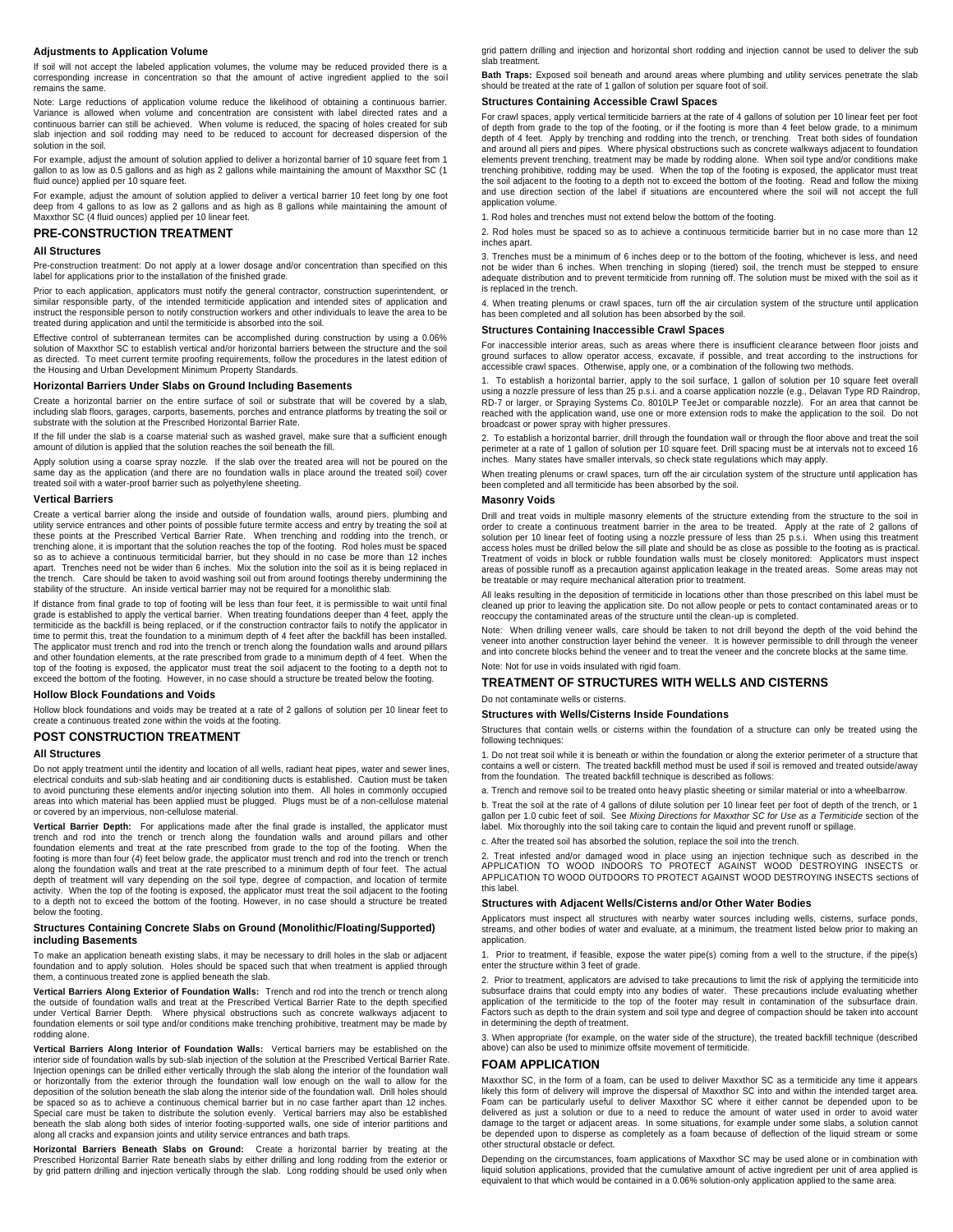Using foam generating equipment, a solution of Maxxthor SC, ranging in concentration from 0.06% to 0.12%, may be converted into a foam according to the foaming agent and foaming equipment manufacturer's recommendations.

First, form a solution of Maxxthor SC of the appropriate percentage concentration and volume. Then add the recommended volume of a foaming agent. Verify that the foaming agent is compatible with Maxxthor SC.

Applications may be made behind veneers, piers, chimney bases, into rubble foundations, into block voids, structural voids or other similar voids, under slabs, stoops, porches or to the soil in crawlspaces.

#### **RETREATMENT**

Retreatments for subterranean termites can only be performed if there is clear evidence of reinfestation or disruption of the barrier due to construction, excavation or landscaping and/or evidence of the breakdown of the termiticide barrier in the soil. These vulnerable or reinfested areas may be retreated in accordance with application techniques described in this product's labeling. The timing and type of these with application techniques described in this product's labeling. retreatments will vary, depending on factors such as termite pressure, soil types, soil conditions and other factors which may reduce the effectiveness of the barrier.

Annual retreatment of the structure is prohibited unless there is clear evidence that reinfestation or barrier disruption has occurred.

# **APPLICATION IN CONJUNCTION WITH TERMITE BAITS**

Spot only applications of Maxxthor SC can be used as a supplement to termite baiting systems. For the purposes of this section, spot only applications are defined as the use of Maxxthor SC according to any of the permitted and applicable post-treatment application techniques contained in this label, alone or in combination, to the extent needed or deemed necessary or useful as an adjunct to a termite bait product labeled as a stand alone protection against termite attack. Stand alone termite bait product is defined as a termite bait product that provides sufficient structural protection when applied without other termite control products.

# **APPLICATION TO PROTECT UNDERGROUND ITEMS FROM SUBTERRANEAN TERMITE ATTACK**

To protect components installed underground such as wires, conduits, cables and pipes buried in soil against termite attack, create an envelope of Maxxthor SC treated soil around the components along the entire underground length of the component. First, treat soil through which components will be run with 0.06% to 0.12% solution of Maxxthor SC at a rate of 2 gallons of solution per 10 linear feet. Install components, laying them on the treated soil. Cover components with untreated soil and then treat this covering soil using the same percent solution at 2 gallons of solution per 10 linear feet.

Underground components to be protected may be located within the foundation of a structure or outside of a structure such as within a utility right of way, for example. Do not treat items that are electrically energized at the time of application. If the soil will not absorb the indicated amount of solution, as little as 1 gallon of 0.12% solution per 10 linear feet can be used. Treat points where services emerge from the ground at a rate of 1 to 2 gallons of solution at the point of emergence.

# **APPLICATIONS TO PROTECT POLES, POSTS AND OTHER WOODEN ITEMS FROM SUBTERRANEAN TERMITE ATTACK**

Maxxthor SC can be used to protect the below ground portions of wooden structural components from termites. Form a treated zone around components below ground by vertically rodding the soil around their perimeter to a depth of six inches below their maximum depth of placement in the soil and applying a 0.06% solution of Maxxthor SC at a rate of 0.4 gallons of solution per linear foot of perimeter around the component per foot of treated depth. Measure the perimeter of the component six inches from the outside of the component.

#### **APPLICATIONS TO CONTROL WOOD INFESTING INSECTS**

Mix and dilute Maxxthor SC according to the instructions contained in the *APPLICATION FOR CONTROL OF SUBTERRANEAN TERMITES* section.

#### **APPLICATIONS TO CONTROL EXPOSED WOOD INFESTING INSECTS LOCATED ABOVE GROUND**

Maxxthor SC can be applied above ground as a non-soil treatment to control and kill exposed worker and winged reproductive (swarmer) termites and carpenter ants. This type of application is only supplementary to and should not be considered as a replacement for soil treatment in the case of termite infestation.

Apply a 0.06% solution as a general fan spray within attics, crawl spaces, unfinished basements and other void areas where termites have been found. Apply treatment directly to swarming termites and areas where they congregate.

# **APPLICATIONS TO TERMITE CARTON NESTS LOCATED IN ABOVE GROUND WALL VOIDS**

Apply a 0.06% solution of Maxxthor SC directly into above ground termite carton nests including nests located in wall voids using a directional injector. Apply as a solution or foam under pressure to distribute solution thoroughly throughout the nest. It may be necessary to inject solution at one or more points and at varying depths within the nest to adequately distribute solution within the interior of the nest.

# **APPLICATION TO WOOD INDOORS TO PROTECT AGAINST WOOD INFESTING INSECTS**

A 0.06% solution of Maxxthor SC applied as a liquid or foam to wooden structural components within structures can be used to protect them against attack from wood infesting insects such as termites, carpenter ants and wood boring beetles or borers. This type of application is only supplementary to and should not be considered a replacement for soil treatment in the case of termite infestation.

Apply solution as a general fan spray onto the surface of the wood or inject solution under pressure into the wood as a liquid or foam. Inject by either injecting solution through a directional injector directly into existing voids and galleries or by drilling wood to form treatment channels through which the solution can be injected into the insect galleries. Multiple treatment channels of varying depth may need to be drilled to adequately distribute the solution within the wood interior. Application can also be made with a paintbrush.

Before application, locate heat pipes, ducts, water and sewer lines and electrical conduits. Take precautions to avoid puncturing and/or injecting solution into these items. Do not apply solution inside of electrified enclosures, switches or sockets.

Plastic sheeting must be placed below any indoor overhead surfaces being treated that are located anywhere except within a soil-based crawl space. Wear protective clothing, unvented goggles, gloves and respirator when making an overhead application or when applying in poorly ventilated indoor areas. Do not touch surfaces until spray has dried.

When treating in home food preparation and storage areas, cover all food preparation surfaces and utensils prior to beginning treatment. Surfaces or items that cannot be covered or removed should be thoroughly washed after treatment and before use. Food that cannot be covered should be removed. Before application, remove pets, birds and cover and disconnect aquariums. Do not allow humans and pets to touch treated surfaces until they have dried.

# **APPLICATION TO WOOD OUTDOORS TO PROTECT AGAINST WOOD DESTROYING INSECTS**

# **On and around structures**

A 0.06% solution of Maxxthor SC applied as a liquid or foam to exterior structural components can be used to protect them from the attack of wood infesting insects such as termites, carpenter ants and wood boring beetles or borers. Apply solution by general fan spray to the point of runoff onto the surface of the wood or inject solution under pressure into the wood as a liquid or foam. Inject by either injecting solution directly into existing voids and galleries or drilling wood to form treatment channels through which the solution can be injected into the insect galleries. Multiple treatment channels of varying depth may need to be drilled to adequately distribute the solution within the wood interior. Application can also be made with a paintbrush.

To control carpenter ants, also apply solution around doors and windows and other areas carpenter ants have been observed or can be expected to forage.

#### **Within wooden components and trees**

Locate the cavity that the insects (such as carpenter ants) are inhabiting. Inject a 0.06% solution of Maxxthor SC into the cavity as a solution or foam. Apply a sufficient volume of solution to completely flood or fill the cavity. Drill injection channels if necessary.

# **APPLICATION FOR LAWN PESTS**

Maxxthor SC controls the listed turfgrass insect and mite pests. Maxxthor SC is not for use on turfgrass grown for sale, commercial seed production, for other commercial use or for research. Not for use on golf course turf. **Application Sites**

For use on any type of landscape or recreational turfgrass in any type of setting or at any type of site except as otherwise prohibited. Permitted sites include lawns, grounds, recreational areas, parks, landscapes and athletic fields. **New York State only: Do not apply Maxxthor SC containing solutions to grass or turf within 100 feet of a body of water (lake, pond, river, stream, wetland or drainage ditch).**

# **Application Precautions and Preparations**

Keep children and pets off treated areas until spray has dried.

If necessary, test the effects of applications of different rates and volumes of mixed solution on a small patch of a type of grass (with observations over one week to detect the occurrence of negative effects) before application of solutions to large areas of that type of grass.

Maxxthor SC can be mixed with other pesticides, including insect growth regulators. Follow the label directions<br>of all the products mixed, making sure not to exceed the labeled application rate of any individual product in mixture. Any tank mixture that has not been tested before should be tested before full scale use by first mixing a small quantity of the mixture to ensure there is no physical or chemical incompatibility

### **Application Methods**

Apply solution as a broadcast treatment in a quantity sufficient to wet all foliage. If necessary, consult resources in horticulture in your area (such as your Cooperative Extension Service) to determine appropriate application timing and cultural practices to control different types of pests.

#### **Reapplication**

Reapplications may be necessary particularly in the event of high pest pressure. Reapply as needed based on pest reinfestation. Reapplications must not occur more often than every 7 days. **New York State only: Do make a single reapplication of Maxxthor SC if there is renewed insect activity, but not sooner than two weeks after first application.** 

### **Lawn Application Use Rates and Volumes**

Use rates for Maxxthor SC for lawn pests are stated in fluid ounces of Maxxthor SC per 1000 square feet.

Apply Maxxthor SC at 0.18 to 1.0 fluid ounces per 1000 square feet depending on the target pest. Rates for specific pests within this range are given below. However, applications of up to 1.0 fluid ounce per 1000 square feet are permitted at the discretion of the applicator to control any pest.

Depending on the length and/or density of grass being treated, application volumes of up to 10 gallons per 1000 square feet can be made in order to obtain uniform coverage. If a minimal volume application is made (2 gallons per 1000 square feet) and the target pest, such as mole crickets or chinch bugs for example, are located in the thatch or below the surface, irrigate the treated area with at least 0.25 inches of water immediately after the application.

The calculated amount of Maxxthor SC can be applied in any volume of water as long as the maximum label rate of 1.0 fluid ounce per 1000 feet is not exceeded. Do not exceed the maximum label rate by applying solution to an area smaller than intended when it was mixed and diluted unless such under dosing will not result in an application rate per 1000 square feet in excess of the maximum label rate.

#### **Lawn Pest Application Use Rates**

The application rates listed below provide control of the listed pests under normal conditions. At the discretion of the applicator, up to 1.0 fluid ounce of Maxxthor SC per 1000 square feet can be used to control any of the listed pests. Use the higher application rates when maximum residual control is needed.

| Use Rate Table for Maxxthor SC for Lawn Applications |                                                |  |  |
|------------------------------------------------------|------------------------------------------------|--|--|
| Use Rate                                             | Fluid ounces Maxxthor SC per 1,000 square feet |  |  |
|                                                      | (Range)                                        |  |  |
|                                                      | $0.18 \rightarrow 0.25$                        |  |  |
| в                                                    | $0.25 \rightarrow 0.50$                        |  |  |
| $\Rightarrow$ 1.00<br>0.50                           |                                                |  |  |

#### **Lawn Pests Grouped by Use Rates**

Use Rate A: Armyworms, Cutworms, Sod Webworms

Use Rate B: Annual Bluegrass or Hyperodes Weevil (Adult), (Banks Grass Mite, Billbugs (Adult), Black Turfgrass Ataenius (Adult), Centipede, Chinch Bug, Cricket, Earwigs, Fleas (Adult), Grasshoppers,<br>Leafhoppers,Mealybugs,Millipedes,Mites,Pillbugs,Sowbugs

Use Rate C: Ants, Fleas (Larvae), Imported Fire Ant, Japanese Beetle (Adult), Mole Cricket (Nymph and Adult), **Ticks** 

| Mixing Table for Maxxthor SC for Lawn Applications           |                                          |                                                                                   |         |         |
|--------------------------------------------------------------|------------------------------------------|-----------------------------------------------------------------------------------|---------|---------|
| <b>Application</b><br>Volume:<br>1000 sq.<br>Gallons/<br>ft. | Use Rate:<br>Fluid oz. / 1000<br>sq. ft. | Use these amounts of Maxxthor SC<br>diluted to these volumes of finished<br>spray |         |         |
|                                                              |                                          | 5 gal.                                                                            | 10 gal. | 25 gal. |
| $\mathbf{2}$                                                 | .18                                      | .45                                                                               | .90     | 2.25    |
|                                                              | .25                                      | .63                                                                               | 1.25    | 3.13    |
|                                                              | .50                                      | 1.25                                                                              | 2.50    | 6.25    |
|                                                              | 1.00                                     | 2.50                                                                              | 5.00    | 12.50   |
| 5                                                            | .18                                      | .18                                                                               | .36     | .90     |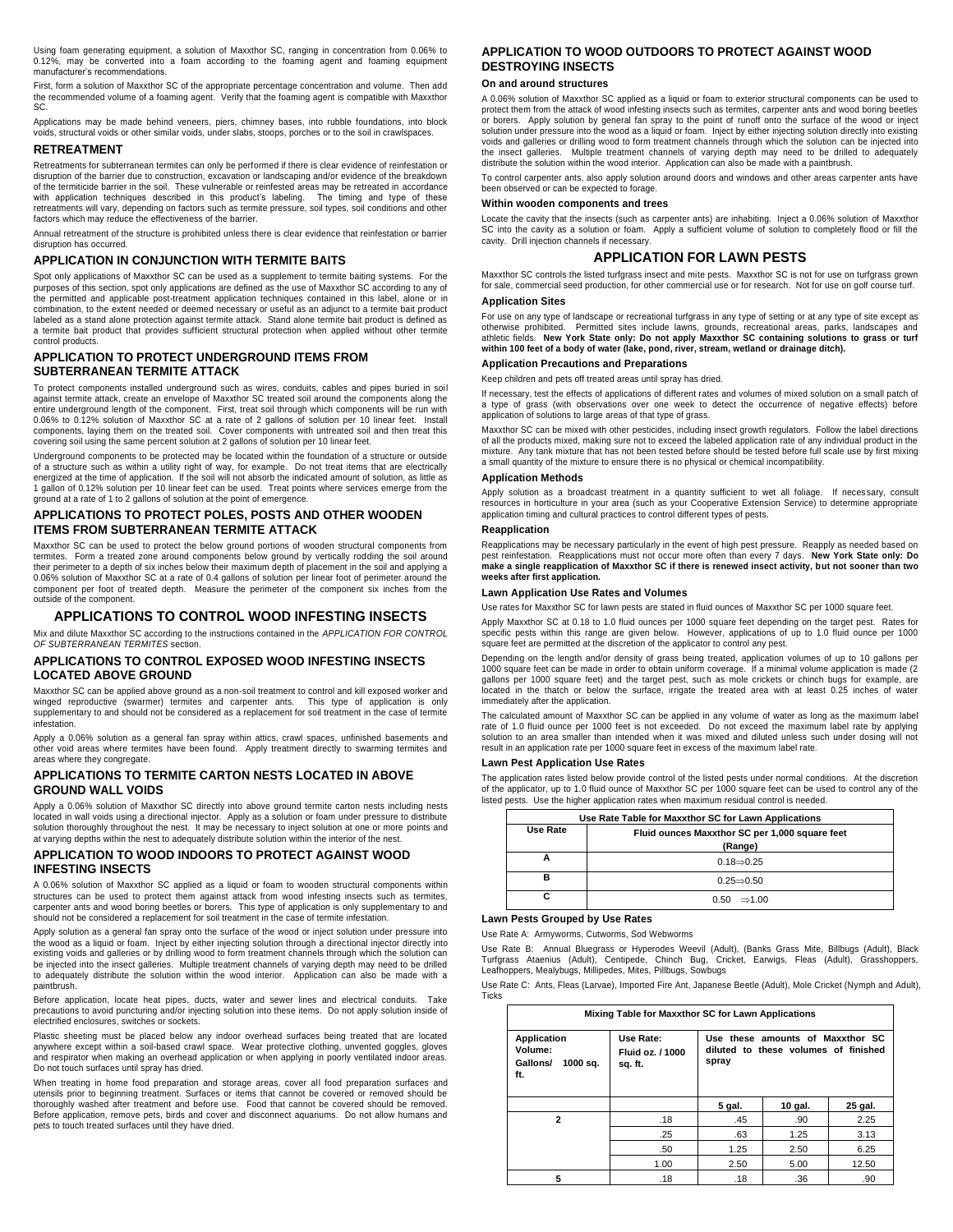|    | .25  | .25   | .50  | 1.25 |
|----|------|-------|------|------|
|    | .50  | .50   | 1.00 | 2.50 |
|    | 1.00 | 1.00  | 2.00 | 5.00 |
| 10 | .18  | $- -$ | .18  | .45  |
|    | .25  | $- -$ | .25  | .63  |
|    | .50  | $- -$ | .50  | 1.25 |
|    | 1.00 | --    | 1.00 | 2.50 |

#### **Calculating Amounts of Maxxthor SC to Mix for Lawn Pests**

To mix and apply any amount of Maxxthor SC for lawn pests, determine:

A = Square feet of area to be treated  $/$  1000 (5,500 sq. ft.  $/1000 = 5.5$ )

B = Use Rate per 1000 square feet for the target pest(s) in fluid ounces Maxxthor SC taken from the Use Rate Table. If treating for more than one type of pest, select the highest rate.

Calculate the amount of Maxxthor SC to mix for lawn pests as follows:

Fluid Ounces Maxxthor SC to use = A X B

Mix this amount of Maxxthor SC in the amount of water needed to make the application. After mixing, the percent of Maxxthor SC active ingredient contained in the mixture can be determined using the following formula.

% a. i. = (0.0617 X fluid oz. of Maxxthor SC added) / gallons of water in container

#### **Application Against Specific Lawn Pests**

**Annual Bluegrass or Hyperodes Weevil (Adult):** Consult your Cooperative Extension Service for advice on application timing in your area.

**Armyworms, Cutworms, Sod Webworms:** Do not water or mow grass within 24 hours of application for optimum control of these surface feeding insects.

**Billbug Adults:** Make application when adults first appear in the spring or when chewed or brown grass indicates damage. Consult your Cooperative Extension Service for advice on more exact application timing in your area.

**Chinch Bugs:** Water grass immediately after application to help move active ingredient deeper into thatch where these insects live. The highest application rate may be necessary to achieve control during the summer.

**Imported Fire Ant:** Combine broadcast treatments to control newly invading ants and mound treatments to control existing ant colonies. Treat mounds according to the *Structural Pests Outside and Around Structures* section of this label. For best results, make application during cool weather (65 to 80 degrees F) or in the early morning or late evening.

**Mole Crickets:** Make application late in the day and water grass immediately after application to move treatment down into the grass where these insects live. If soil is not moist, water before treatment also to bring crickets closer to surface before application. Treating at the time of peak egg hatch increases control of hatching nymphs. Frequent applications may be necessary to control larger nymphs later in the year.

**Ticks:** (including ticks that may transmit Lyme Disease and Rocky Mountain Spotted Fever) - Treat the entire area where ticks could be present. Begin treatments in the spring. Ticks may be reintroduced by host animals in the surrounding area. Retreats may be necessary to achieve and maintain control during periods of high pest pressure.

# **APPLICATION FOR ORNAMENTAL PESTS**

Maxxthor SC controls listed insects and mites on trees, scrubs, foliage plants, non-bearing fruit and nut trees and flowers. Non-bearing trees are perennial plants that will not produce a harvestable agricultural commodity within the next 12 months. Maxxthor SC is not for use on plants being grown for sale, for commercial seed production or for research purposes.

#### **Application Sites**

For use on ornamental plants including trees, shrubs, ground covers, bedding plants and foliage plants being used for decorative or climate modification purposes. Plants on which use is permitted include those being grown in any type of setting or at any type of site not otherwise prohibited. Permitted sites include ornamental gardens, parks, landscapes, lawns, grounds and interior plantscapes.

#### **Application Preparation**

If necessary, test the effects of applications of different rates and volumes of mixed solution on a small number of a type of plant (with observations over one week to detect the occurrence of negative effects) before application of solution to large numbers of that type of plant.

Maxxthor SC can be mixed with other pesticides, including insect growth regulators. Follow the label directions of all the products mixed, making sure not to exceed the label rate of any individual product in the mixture. Any tank mixture that has not been tested before should be tested before full scale use by first mixing a small quantity of the mixture to ensure there is no physical or chemical incompatibility.

#### **Application Methods**

Apply solution in a quantity sufficient to wet all foliage. It may also be necessary to treat non-foliage parts of plants such as trunks and bark to control some pests based on where the pest may be located on the plant at a particular life stage.

If necessary, consult resources in horticulture in your area (such as your Cooperative Extension Service) to determine appropriate application timing, cultural practices and placement of treatment on different parts of plants to control different pests.

# **Reapplication**

Reapplications may be necessary as plant growth occurs and new foliage appears or in the event of high pest pressure. Reapply as needed based on pest re-infestation. Reapplications must not occur more often than every 7 days.

#### **Ornamental Application Use Rates and Volumes**

Use rates for Maxxthor SC for ornamental pests are stated in fluid ounces of Maxxthor SC per 1000 square feet.

Ornamental application use rates based on the target pest, range between 0.125 to 1.0 fluid ounce of Maxxthor SC per 1,000 square feet. Recommended rates for specific pests within this range are given below. However, applications of up to 1.0 fluid ounce per 1000 square feet are permitted at the discretion of the applicator to control any pest.

The calculated amount of Maxxthor SC can be applied in any volume of water as long as the maximum label rate of 1.0 fluid ounce per 1000 feet is not exceeded. Do not exceed the maximum label rate by applying solution to an area smaller than intended when it was mixed and diluted unless such underdosing will not result in an application rate per 1000 square feet in excess of the maximum label rate.

#### **Ornamental Pest Application Rates**

The application rates listed below provide control of the listed pests under normal conditions. At the discretion of the applicator, up to 1 fluid ounce of Maxxthor SC per 1000 square feet can be used to control any of the listed pests. Use the higher application rate when maximum residual control is needed.

| Use Rate Table for Maxxthor SC for Ornamental Applications |                                                |  |
|------------------------------------------------------------|------------------------------------------------|--|
| Use Rate                                                   | Fluid ounces Maxxthor SC per 1,000 square feet |  |
| (Range)                                                    |                                                |  |
|                                                            | $0.125 \rightarrow 0.250$                      |  |
| в                                                          | $0.250 \rightarrow 0.500$                      |  |
|                                                            | $0.500 \rightarrow 1.000$                      |  |

#### **Ornamental Pests Grouped by Use Rates**

Use Rate A: Bagworms, Cutworms, Elm Leaf Beetle, Fall Webworm, Gypsy Moth Caterpillar, Lace Bug, Leaf Feeding Caterpillar, Tent Caterpillar

Use Rate B: Ants, Aphids, Bees, Beet Armyworm, Black Vine Weevil (Adult), Brown Soft Scale, Broad Mite, Budworms, California Red Scale (Crawler), Centipedes, Citrus Thrip, Clover Mite, Crickets, Diaprepes (Adult), Earwig, European Red Mite, Flea Beetles, Fungus Gnat (Adult), Grasshoppers, Leafhoppers, Leafrollers,<br>Mealybugs, Millipedes, Mites, Mosquitoes, Orchid Weevil, Pillbugs, Pine Needle Scale (Crawler), Plant Bugs (Including *Lygus spp*.), San Jose Scale (Crawlers), Scorpions, Sowbugs, Spiders, Spittlebugs, Thrips, Tip Moth, Twig Borers, Wasps, Weevils, Whiteflies

Use Rate B except not for use in California - Adelgids, Beetles, Cicadas, Japanese Beetle (adult), Psyllids, Spittlebugs, Treehoppers

Use Rate C: Imported Fire Ant, Leafminers, Pecan Leaf Scorch Mite, Pine Shoot Beetle (Adults), Spider Mites

| Mixing Table for Maxxthor SC for Ornamental Applications |                                          |                                                                                   |         |         |
|----------------------------------------------------------|------------------------------------------|-----------------------------------------------------------------------------------|---------|---------|
| Application<br>Volume:<br>Gallons/1000 sq. ft.           | Use Rate:<br>Fluid oz. / 1000<br>sq. ft. | Use these amounts of Maxxthor SC<br>diluted to these volumes of finished<br>spray |         |         |
|                                                          |                                          | 5 gal.                                                                            | 10 gal. | 25 gal. |
| $\mathbf{2}$                                             | .125                                     | .31                                                                               | .63     | 1.56    |
|                                                          | .250                                     | .63                                                                               | 1.25    | 3.13    |
|                                                          | .500                                     | 1.25                                                                              | 2.50    | 6.25    |
|                                                          | 1.000                                    | 2.50                                                                              | 5.00    | 12.50   |
| 5                                                        | .125                                     | .13                                                                               | .25     | .63     |
|                                                          | .250                                     | .25                                                                               | .50     | 1.25    |
|                                                          | .500                                     | .50                                                                               | 1.00    | 2.50    |
|                                                          | 1.000                                    | 1.00                                                                              | 2.00    | 5.00    |
| 10                                                       | .125                                     | --                                                                                | .13     | .31     |
|                                                          | .250                                     | --                                                                                | .25     | .63     |
|                                                          | .500                                     | --                                                                                | .50     | 1.25    |
|                                                          | 1.000                                    |                                                                                   | 1.00    | 2.50    |

### **Calculating Amounts of Maxxthor SC to Mix for Ornamental Pests**

To mix and apply any amount of Maxxthor SC for ornamental pests, determine:

A = Square feet of area to be treated  $/1000$  (5,500 sq. ft.  $/1000 = 5.5$ )

B = Use Rate per 1000 square feet for the target pest(s) in fluid ounces Maxxthor SC taken from the Use Rate Table. If treating for more than one pest, select the highest rate.

Calculate the amount of Maxxthor to mix for ornamental pests as follows:

Fluid Ounces Maxxthor SC to use = A X B

Mix this amount of Maxxthor SC in the amount of water needed to make the application. After mixing, the percent of Maxxthor SC active ingredient contained in the mixture can be determined using the following formula.

% a. i.  $=$  (0.0617 X fluid oz. of Maxxthor SC added) / gallons of water in container

**Application Against Specific Ornamental Pests**

**Bagworms:** Spray when bagworms first begin to hatch. Apply directly to the larvae. Treatment is most effective against young larvae.

# **STRUCTURAL PESTS (OTHER THAN WOOD INFESTING INSECTS)**

Maxxthor SC controls a wide range of structural pests including nuisance pests inside and outside of structures. Maxxthor SC can be applied in and around any type of residential or commercial structure, building or mode of transport including food/feed handling establishments unless otherwise prohibited. Permitted sites include but are not limited to the interior and exterior of homes, office buildings, mobile and modular homes, apartments and stores. Do not apply within aircraft cabins.

Follow additional application restrictions for residential outdoor surface and space sprays under DIRECTIONS FOR USE.

#### **Dilution of Maxxthor SC for Structural Pests**

For structural pests, use rates for Maxxthor SC are expressed and mixed according to the percentage (%) concentration solution it forms when mixed in water. Each 0.166 fluid ounce (1 teaspoon) of Maxxthor SC that is added to one gallon of water increases the concentration of Maxxthor SC in that one gallon of water by 0.01%. For example, to make a 0.06% solution in one gallon of water, mix 1 fluid ounce (6 teaspoons) of Maxxthor SC in one gallon of water. Use the conversion table and formulas below to determine the amount of Maxxthor SC to add to any quantity of water.

|                | Mixing Table for Maxxthor SC for Structural Pests |                                                 |                                              |  |
|----------------|---------------------------------------------------|-------------------------------------------------|----------------------------------------------|--|
| %<br>to<br>mix |                                                   | Fluid ounces to add per gallon to<br>mix this % | Teaspoons to add per gallon to<br>mix this % |  |
|                | 0.01                                              | 0.166                                           |                                              |  |
|                | 0.02                                              | 0.333                                           |                                              |  |
|                | 0.03                                              | 0.500                                           |                                              |  |
|                | 0.04                                              | 0.666                                           |                                              |  |
|                | 0.05                                              | 0.833                                           |                                              |  |
|                | 0.06                                              | 1.000                                           |                                              |  |

29.57 milliliters = 2 tablespoons = 6 teaspoons=1 Fluid ounce

#### **Calculating Amount of Maxxthor SC to Mix for Structural Pests**

Calculate the amount of Maxxthor SC to mix for structural pests as follows:

A = Volume of water, in gallons, into which the Maxxthor SC will be mixed. Express any partial gallons as decimal fractions  $(1/2 = .5)$